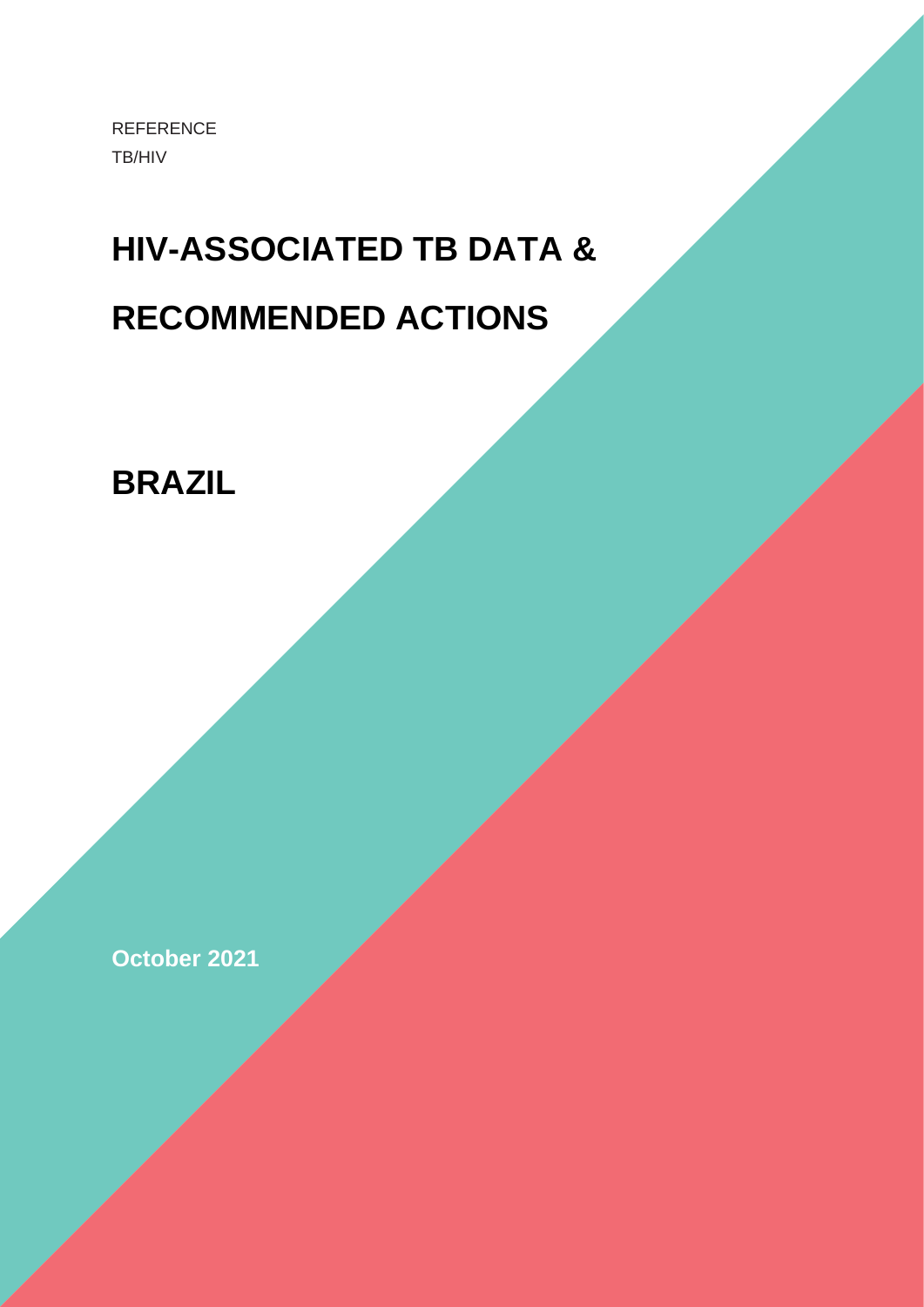# **Contents**

| Recommended priority actions to reduce the impact of HIV-associated TB in Brazil3     |  |
|---------------------------------------------------------------------------------------|--|
|                                                                                       |  |
| Annex 1 - Data sources, policies and guidelines related to TB and HIV-associated TB10 |  |

#### **See more annexes in the pdf documents attached to the email:**

#### Annex 2- National Commitment and Policy Instrument (NCPI)

As part of its commitments to the 2016 Political Declaration, Brazil reported on the existence of a set of laws and policies as instruments of the national response to AIDS and TB through the National Commitment and Policy Instrument (NCPI).

The NCPI is an integral component of Global AIDS Monitoring that aims to measure progress in developing and implementing policies, strategies and laws related to the HIV response, including efforts to prevent, diagnose and treat TB

#### Annex 3 – WHO country profile

NOTE: In downloading the pdf [from the WHO TB data website,](https://worldhealthorg.shinyapps.io/tb_profiles/?_inputs_&entity_type=%22country%22&lan=%22EN%22&iso2=%22AF%22) the colour coding of the title of the graphic on the top right of the first page has been lost, it should read - **Incidence, New and relapse TB cases notified, HIV-positive TB incidence** – with the colours referring to the different lines on the graph.

Annex 4 - Stop TB Partnership country profile – TB situation and HLM targets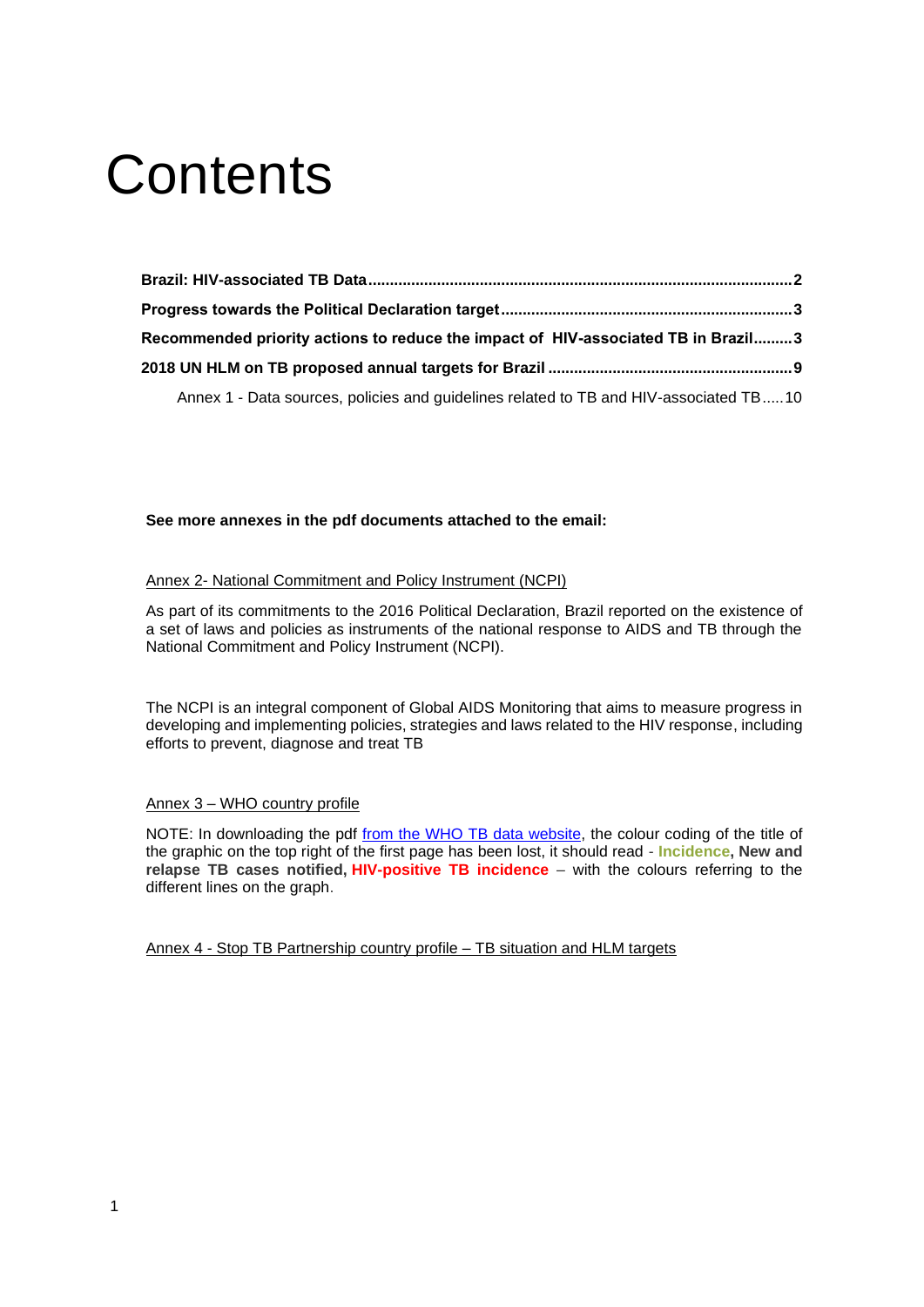## <span id="page-2-0"></span>**Brazil: HIV-associated TB Data**

In 2019, in Brazil, there were an estimated 96 000 **new incident cases**<sup>1</sup> **of tuberculosis (TB)**; of whom 11 000 occurred among people living with HIV.<sup>2</sup>

In the same year, there were an estimated 4 900 **TB deaths** among people who were HIV negative and an additional 1 800 **TB deaths among people living with HIV.**

In 2019, in Brazil, 83 547 people were diagnosed with  $TB<sup>3</sup>$ , started on treatment and notified to the national TB programme, representing 87% **TB treatment coverage.**

Of the 83 547 people on TB treatment, 80% **knew their HIV status;** of whom 11% were **known to be living with HIV.**

Of the 7 414 HIV positive people on TB treatment, 49% were **receiving antiretroviral therapy.**

**TB and HIV treatment coverage** – the proportion of people living with HIV who developed incident TB disease in 2019 and who received treatment for both diseases (ART and TB treatment) was 34% [29 - 39%]. 4

In 2019, in Brazil, there were an estimated 920 000 [420 000 - 1 300 000] people living with HIV.

During 2019, an estimated \_\_\_\_\_\_\_\_ people were **newly enrolled on antiretroviral therapy**; of whom "\_\_\_\_\_\_\_\_"% were **receiving TB preventive treatment**<sup>5</sup> and \_\_\_\_\_\_\_\_% were **diagnosed with TB**. 6 These two percentages should add up to 100% as all people who were newly enrolled on antiretroviral therapy should be screened for TB and if positive, they should be tested and treated for TB. If they do not have TB symptoms or have a negative TB test, they should receive TB preventive treatment. When added together these two percentages give a measure of coverage of 'optimal TB care' for people living with HIV newly enrolled on ART.

In 2019, \_\_\_\_\_\_\_\_% of people newly enrolled on antiretroviral therapy were **receiving optimal TB care** (either TB preventive treatment or TB treatment).

The available funding<sup>7</sup> for TB in 2019 was US\$ 38 169 385 with a gap of US\$ 0, and the funding gap for TB/HIV was US\$ 0.

<sup>&</sup>lt;sup>1</sup> TB cases refers to the total number of estimated incident cases occurring in the country in 2019, ie including those that have not been diagnosed.

<sup>2</sup> Unless otherwise indicated, all TB data come from th[e Global Tuberculosis Report 2020, World Health Organization, 2020.](https://www.who.int/teams/global-tuberculosis-programme/tb-reports/global-tuberculosis-report-2020)

<sup>&</sup>lt;sup>3</sup> Refers to people with incident TB disease (including all new cases, relapse cases and cases with unknown previous TB treatment history) that have been diagnosed with TB, recorded in the national TB register and started on treatment.

<sup>4</sup> GAM Indicator 10.1 – Co-management of TB and HIV treatment (Percentage of estimated HIV-positive incident tuberculosis [TB] cases that received treatment for both TB and HIV) from the 2020 Global AIDS Monitoring. [www.aidsinfo.unaids.org](http://www.aidsinfo.unaids.org/)

<sup>5</sup> GAM Indicator 10.3 – Proportion of people living with HIV receiving TB preventive treatment (Number of patients started on treatment for latent TB infection, expressed as a percentage of the total number newly enrolled in HIV care during the reporting) from the 2020 Global AIDS Monitoring.

<sup>6</sup> GAM Indicator 10.2 – Proportion of people living with HIV newly enrolled in HIV care with active TB disease (Total number of people living with HIV with active TB expressed as a percentage of those who are newly enrolled in HIV care [pre-antiretroviral therapy or antiretroviral therapy] during the reporting period) from the 2020 Global AIDS Monitoring.

 $\%$  indicates that no data were reported for this/these indicator(s).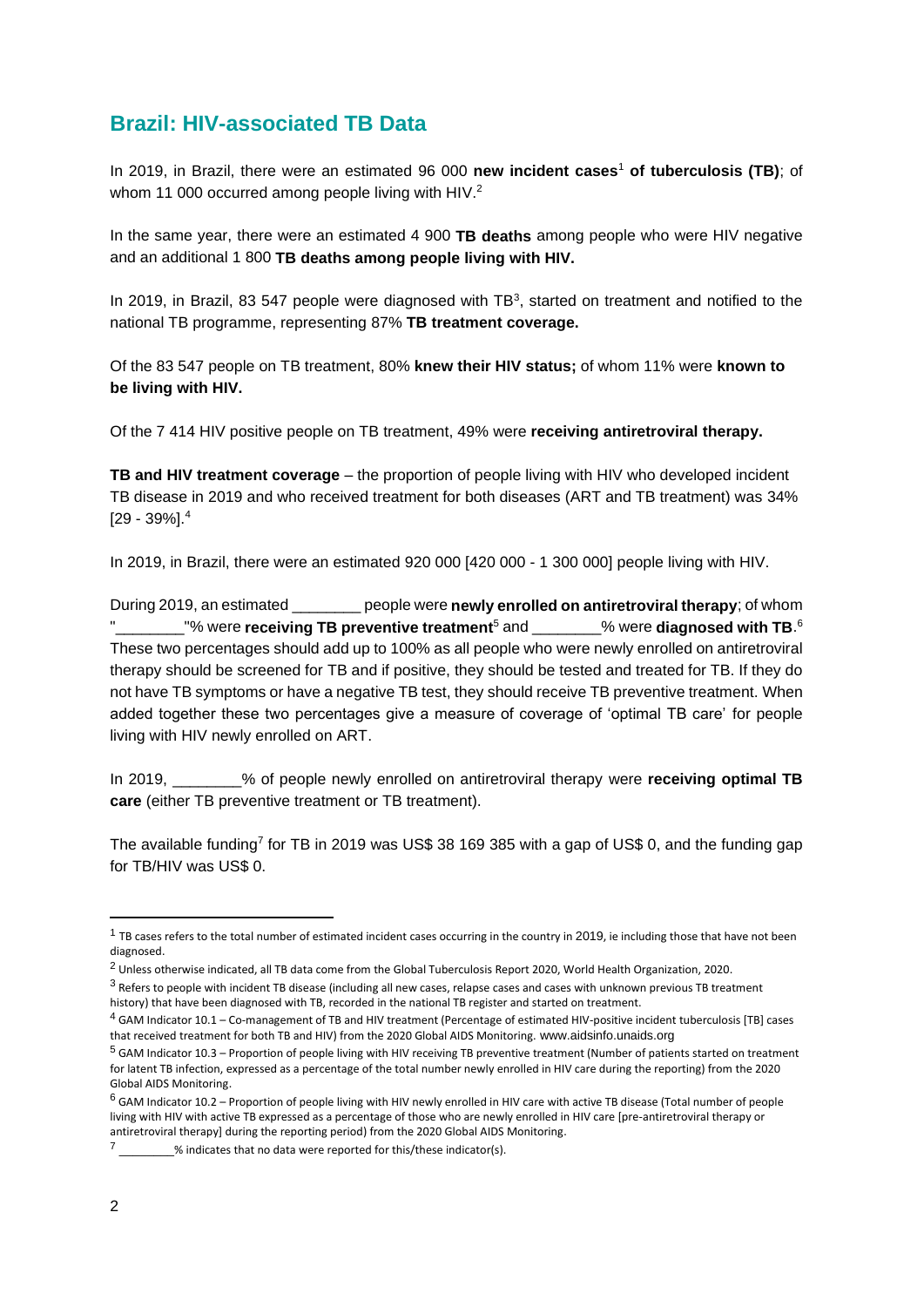## <span id="page-3-0"></span>**Progress towards the Political Declaration target**

The 2016 Political Declaration on Ending AIDS set a global target of a 75% reduction in TB deaths among people living with HIV by 2020 from a 2010 baseline.

WHO estimated that there were 2 500 TB deaths among people living with HIV in Brazil in 2010 (the baseline for the Political Declaration); in 2019 there were an estimated 1 800 TB deaths among people living with HIV [in 2018 – 1 800 and in 2017 – 1 900]. This indicates that the **number of TB-related deaths among people living with HIV** in Brazil in 2019 has decreased by 26% since 2010, still far from the 75% reduction required by 2020.

**Figure 1:** Trend in percentage reduction in TB deaths among people living with HIV in Brazil 2017- 2019 from a 2010 baseline



## <span id="page-3-1"></span>**Recommended priority actions to reduce the impact of HIV-associated TB in Brazil**

We suggest that the following priority actions<sup>8</sup> be considered to reduce the burden of HIV-associated TB for Brazil in 2021, in discussion with national partners. This will help to reduce the impact of HIVrelated TB; move towards achieving an 80% reduction in TB deaths among people living with HIV by 2025 $9$ , and to end TB and AIDS as public health threats by 2030 (SDG3).

 $^8$  These recommended priority actions are based on an assessment of the above data from 2019 for Brazil, and global policy guidance from the latest WHO HIV and TB guidelines (see Annex 4) ; the PEPFAR Country Operational Plan (COP) Guidance (2021) <https://www.state.gov/wp-content/uploads/2020/12/PEPFAR-COP21-Guidance-Final.pdf> ; and the Political Declaration from the first UN General Assembly high-level meeting on tuberculosis (A/73/L.4) <https://undocs.org/A/73/L.4> that took place in September 2018.

<sup>9</sup> Modeling by WHO and UNAIDS proposed that the 2016 Political Declaration target of a 75% reduction in TB deaths among people living with HIV by 2020 be increased to an 80% reduction by 2025. This new target was adopted in the UN HLM Political Declaration on Ending HIV/AIDS 2021 ( https://www.unaids.org/en/resources/documents/2021/2021\_political-declaration-on-hiv-and-aids ).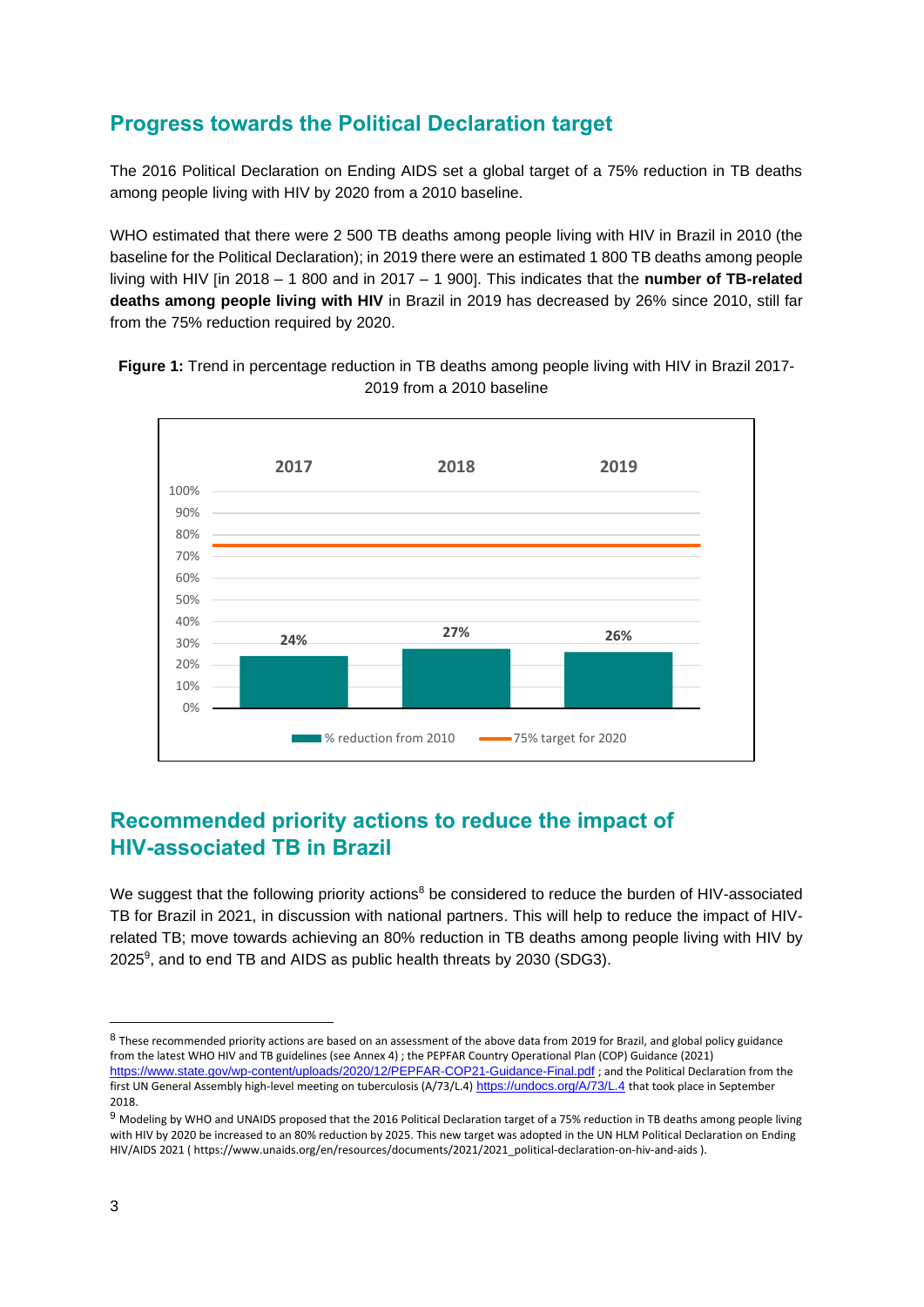#### *A. Achieving the 2016 Political Declaration target of reducing TB deaths among people living with HIV by 2020.*

1. Since 2010, TB deaths among people living with HIV have decreased by 26% in Brazil, moving too slowly towards the 75% reduction target.

a. In 2019 there were an estimated 1 800 deaths among people living with HIV compared to 2 500 in 2010.

#### b. **Brazil target for 2020 is fewer than 620 TB deaths among people living with HIV.**

2. Brazil is not progressing towards the Political Declaration target and unlikely to reach the target by 2020 unless rapid action is taken by the TB and HIV programmes to expand access to integrated TB and HIV services for people living with HIV. There were no reported funding gaps for TB and TB/HIV activities.

#### *B. Reducing the burden of HIV among people on TB treatment***<sup>10</sup>**

1. **Good percentage of people on TB treatment know their HIV status** - 80% of people on TB treatment knew their HIV status sand the country is progressing towards reaching the first 90 for people on TB treatment. People diagnosed with TB should always be offered HIV testing, high uptake is possible as people on TB treatment are already in regular contact with the health system.

11% of people on TB treatment who knew their HIV status were HIV positive, indicating that HIV is a significant risk factor for TB in the country.

a. In addition to all people on TB treatment, all people being investigated for TB symptoms<sup>11</sup> (suspected TB) should be offered an HIV test while waiting for TB investigations. People on TB treatment symptoms have a higher risk of HIV than the general population.

2. **Suboptimal ART coverage among HIV positive people on TB treatment** – 49% of HIV positive people on TB treatment were receiving life-saving antiretroviral therapy. There are many missed opportunities for early initiation of ART and optimal care for HIV positive people on TB treatment who have advanced HIV disease.

- a. All people (adults and children) with TB should be offered HIV testing. For people with TB found to be HIV positive, TB treatment should be initiated first, followed by ART as soon as possible and within the first two weeks of TB treatment, regardless of CD4 count—unless there are signs of meningitis (Adults and adolescents: strong recommendation, high-quality evidence. Infants and children – strong recommendation, very low certainty evidence).
- b. People with TB found to be HIV positive or suspected advanced HIV disease (AHD) should have a CD4 cell count. If CD4 count <200 cells/mm<sup>3</sup> they should be managed as having

 $10 u$ "\_\_\_\_\_\_\_\_" % indicates that no data were reported for this/these indicator(s).

<sup>&</sup>lt;sup>11</sup> Any symptom of TB: cough, haemoptysis (coughing up blood), fever, night sweats, weight loss, chest pain, shortness of breath, and/or fatigue should prompt investigations for TB. An HIV test should be offered according to national or local guidelines or clinical judgement. Similarly, chest radiographs could be performed at this stage as they can assist with the diagnosis of TB disease.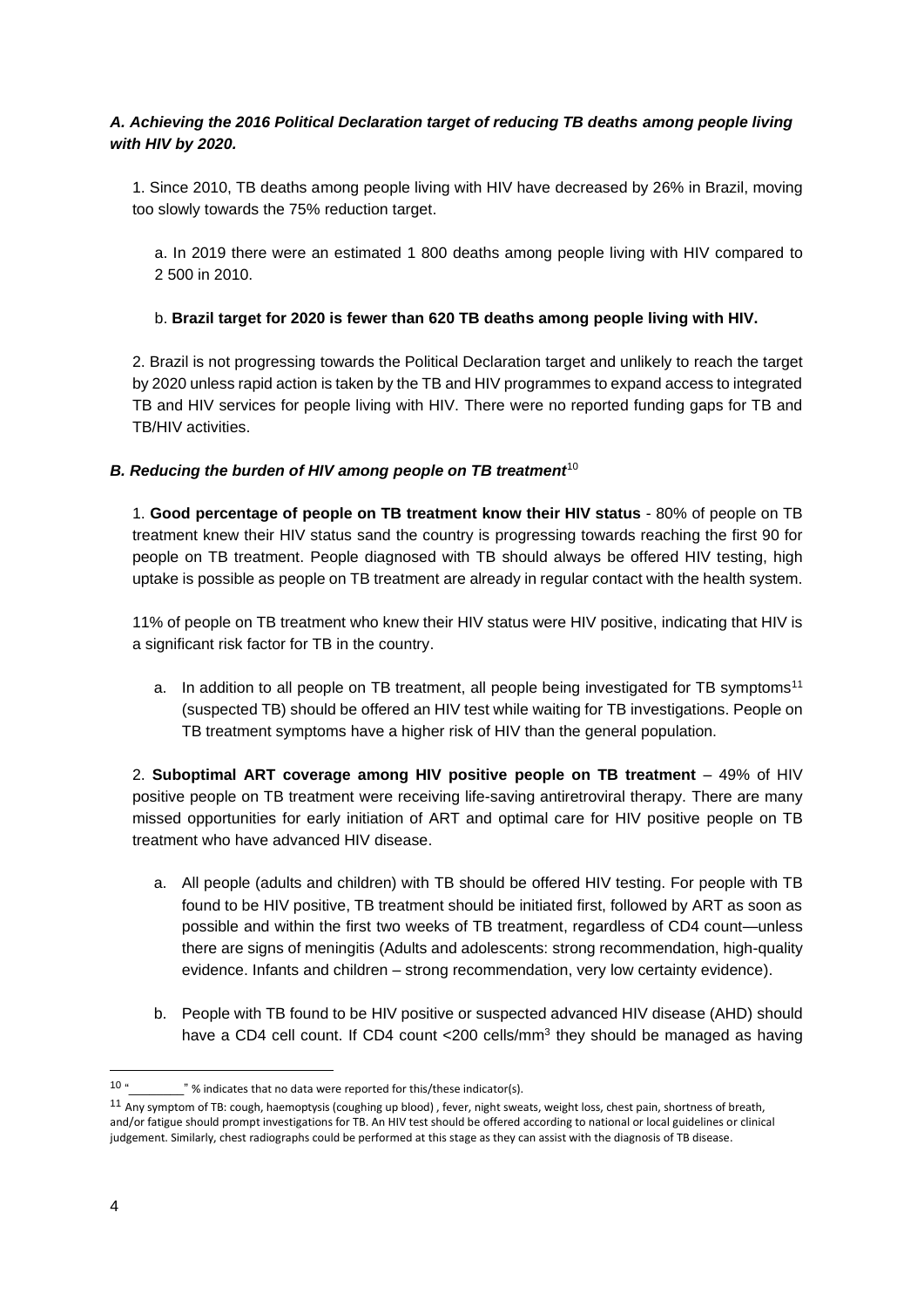AHD. They should be provided with a package of interventions including screening, treatment and/or prophylaxis for major opportunistic infections, including cryptococcal disease, toxoplasmosis, and severe bacterial infections. If CD4 cell count is not available all people with TB living with HIV should be managed as AHD (TB automatically indicates WHO clinical stage 3 or 4 depending on type of TB).

- c. Caution is needed for people living with HIV with TB meningitis, since immediate ART can be associated with a higher risk of severe adverse events, including life-threatening immune reconstitution inflammatory syndrome, than those initiating ART two months after the start of TB treatment.
- d. All children <5 years old should be managed as AHD regardless of clinical status or CD4 cell count.
- e. Co-trimoxazole prophylaxis (CPT) reduces mortality among people living with HIV and is recommended for adults (including pregnant women) with a CD4 count ≤350 and/or with severe or advanced HIV clinical disease (WHO stage 3 or 4). Therefore, CPT is recommended for all people living with HIV who have active TB disease. In settings where malaria and/or severe bacterial infections are highly prevalent, CPT should be initiated regardless of CD4 cell count or WHO stage. CPT may be discontinued in adults (including pregnant women) with HIV who are clinically stable on ART, with evidence of immune recovery and viral suppression. In settings where malaria and/or severe bacterial infections are highly prevalent, CPT should be continued regardless of CD4 cell count or WHO clinical stage (conditional recommendation, moderate-quality evidence). CPT is recommended for infants, children, and adolescents with HIV, irrespective of clinical and immune conditions and especially for those with advanced HIV disease including those with active TB disease. In settings where malaria and/or severe bacterial infections are highly prevalent, CPT should be continued until adulthood. In settings with low prevalence for both malaria and bacterial infections, CPT may be discontinued for children 5 years of age and older who are clinically stable and/or virally suppressed on ART for at least 6 months and with a CD4 count  $>$ 350 cells/mm $3$ .
- f. A viral load test should be performed at 6 months from starting ART, repeated at 12 months and then annually thereafter.
- g. Once TB treatment is completed the person can be discharged from the TB programme. However, HIV care and treatment must be continued. Support may be required to ensure they are enrolled into HIV care and treatment services, including treatment adherence support.
- h. At the end of TB treatment, each person living with HIV should be considered for TB preventive treatment.

3. **Low detection and treatment of people living with HIV who have TB:** 34% of the estimated HIV positive incident TB cases were diagnosed and started on TB treatment and ART. **Urgent, additional effort is required to find and treat the missing people with HIV-associated TB.**

.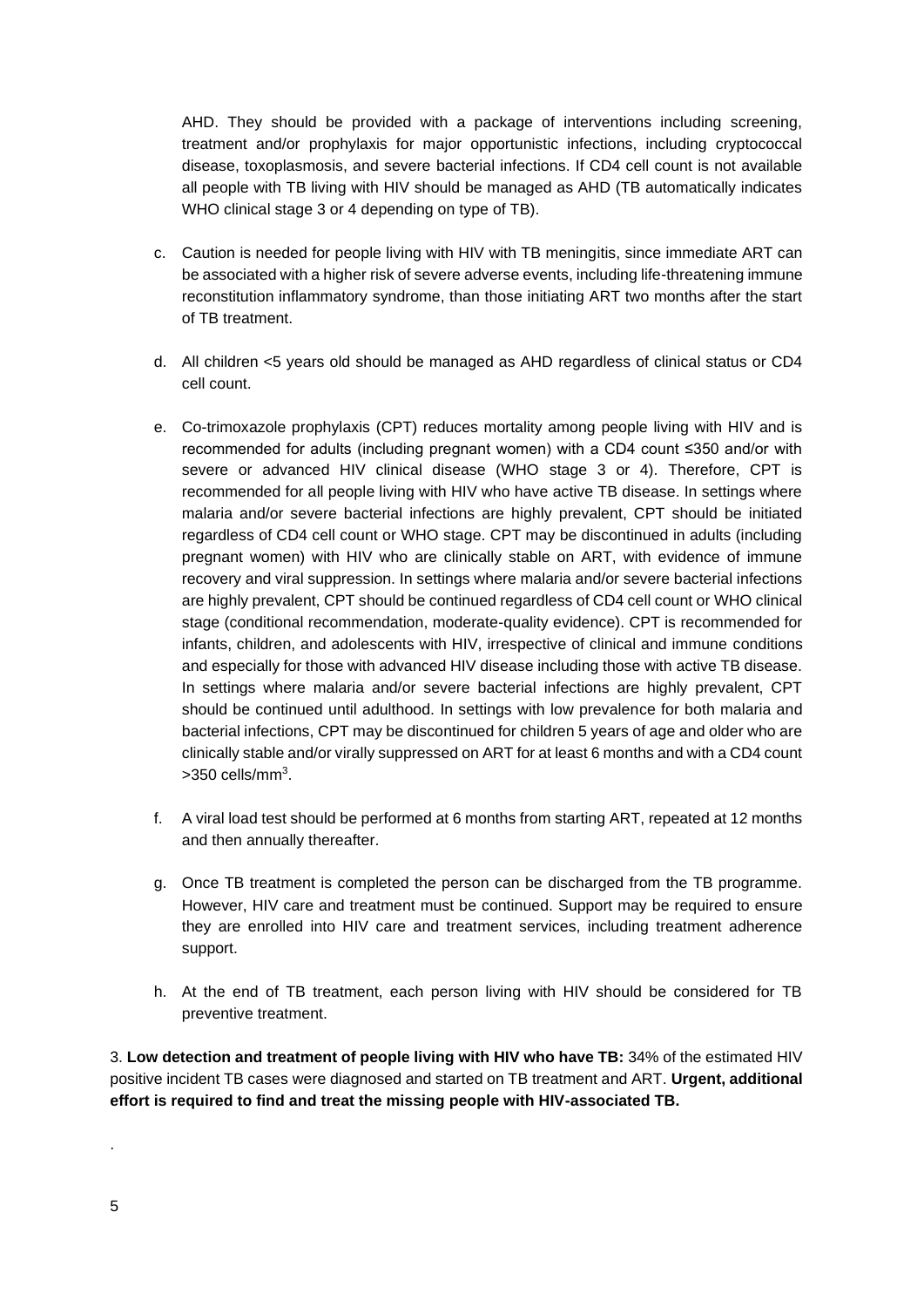- a. The national TB and HIV programmes should work together to enhance case finding for TB and HIV in health facilities and communities.
- b. All people living with HIV should be screened for TB at diagnosis and every clinic visit; and all people with TB or TB symptoms should be tested for HIV.
- c. All people attending primary health care clinics should be screened for TB (symptom screen) and offered an HIV test especially for men, children and adolescents and in antenatal, vaccination and sexual and reproductive health and rights services.
- d. Routine TB symptom screening for people with HIV, using an algorithm containing fever, cough of any duration, weight loss and night sweats, will help to identify people who should either be expedited for TB diagnosis (if symptoms) or given TB preventive treatment (if no symptoms). Where feasible, suspected TB should be confirmed through laboratory testing with Xpert MTB/RIF, as the first test at any CD4 cell count, and urinary lateral flow urine lipoarabinomannan assay (LF-LAM) for those with CD4 cell count less than 200 cells/mm<sup>3</sup> (see Section C.2.d below for further details). For people newly enrolled in HIV care, ART should be started while investigating for TB among people with TB symptoms (unless they have signs of meningitis).
- e. TB and HIV programmes should work together to carry out coordinated community index case-finding activities. TB and HIV often occur within families, households and community groupings. Index cases of TB and/or HIV should be followed up with voluntary partner notification, family/household testing and offer of HIV testing and TB screening for surrounding households, ensuring confidentiality and human rights are observed. HIV-self testing can be used to reach family and household members not present.
- f. Multi-disease screening/testing approaches (e.g. HIV, TB, COVID-19, malaria, noncommunicable diseases) can be less stigmatizing, can reduce costs by cost-sharing between health programmes and increase yields.
- g. The TB and HIV programmes should also assess where the 'missing cases' of HIV and TB are likely to occur through geographic analysis of hot-spots and epidemiological analysis of missing risk groups e.g., men, children, young people, sex workers, men who have sex with men, people who use drugs, prisoners, miners, etc and plan specific approaches to reach these groups being left behind.

#### *C. Reducing the burden of TB among people living with HIV*<sup>12</sup>

1. **No data on coverage of optimal TB care at \_\_\_\_\_\_\_\_% - TB preventive treatment ("\_\_\_\_\_\_\_\_"%) and TB treatment (\_\_\_\_\_\_\_\_%)** among all people **newly enrolled in HIV treatment**.

Among the estimated 920 000 [420 000 - 1 300 000] people living with HIV in Brazil, "\_\_\_\_\_\_\_\_"% **currently on ART** were receiving TB preventive treatment (Proportion of all people living with HIV **currently enrolled in HIV treatment** receiving TB preventive treatment).

 $12 u$  $\equiv$  " % indicates that no data were reported for this/these indicator(s).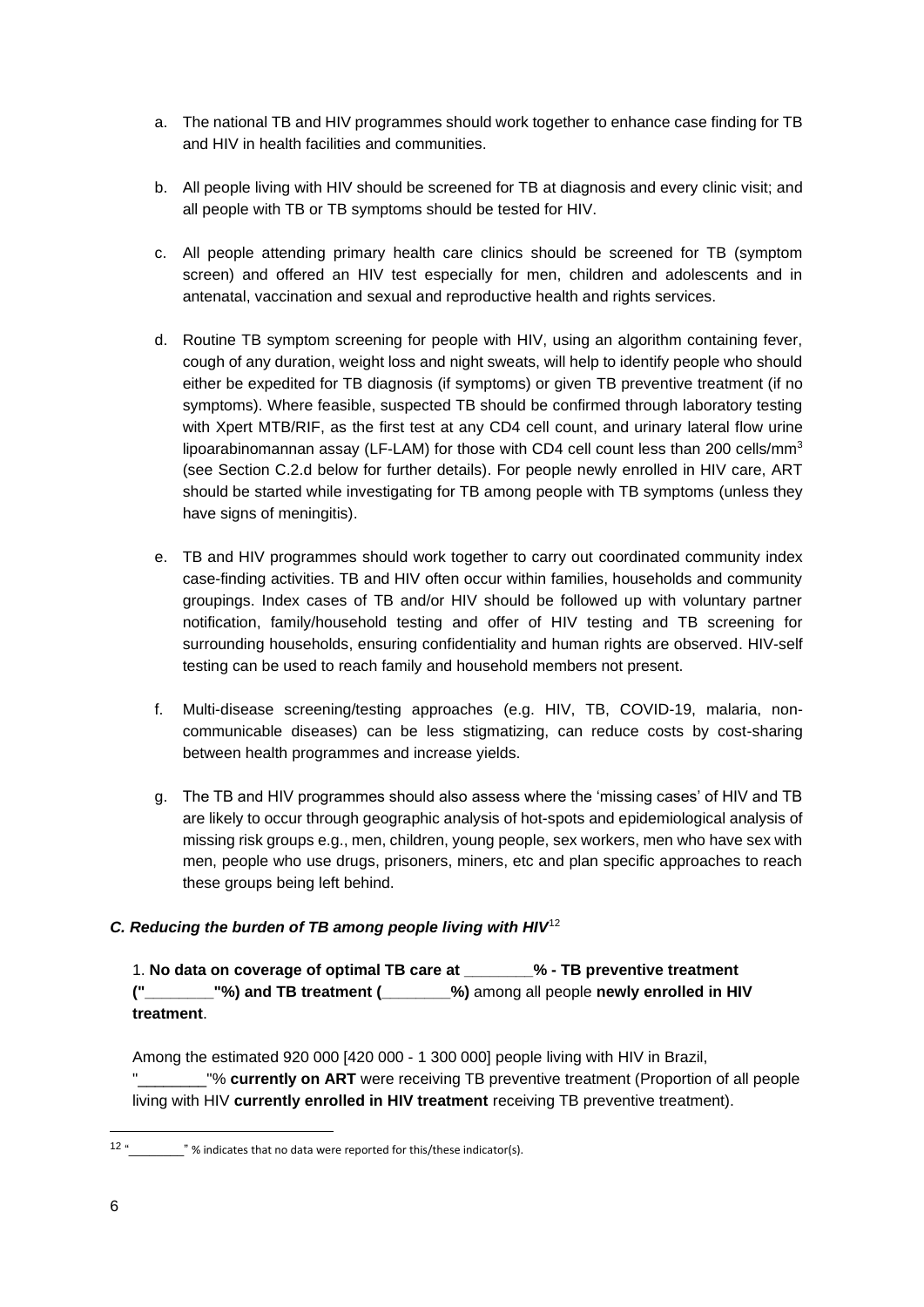a. 100% of people newly enrolled in HIV care or on treatment should be receiving either TB preventive treatment or TB treatment.

#### **2. TB screening for all people living with HIV**

- a. All people newly enrolled in HIV care or on treatment should be screened for TB symptoms. If they have TB symptoms, they should be fully investigated for TB according to national protocols.
- b. Optimal TB investigation should include WHO-recommended diagnostic tests such as Xpert MTB/Rif test, chest x-ray, and TB culture for drug sensitivity testing in cases of Rifampicin resistance on Xpert MTB/Rif.
- c. Digital or regular chest x-ray is a recommended addition for people living with HIV on ART to rule out the presence of abnormal radiographic findings ie a suspicion of active TB disease. Mobile and portable digital x-ray units are recommended by WHO to reach people who do not have access to health facilities.
- d. LF-LAM (lateral flow urine lipoarabinomannan assay) is a simple urine dipstick test that can be used to assist in the early diagnosis of active TB among HIV-positive adults, adolescents and children.

In inpatient settings, WHO strongly recommends using LF-LAM to assist in diagnosis of active TB in adults, adolescents and children with signs and symptoms of TB (pulmonary or extra-pulmonary) or who have advanced HIV disease<sup>13</sup>; who are seriously ill<sup>14</sup> or who have a CD4 cell count of less than 200 cells/mm3 irrespective of signs and symptoms of TB (Strong recommendations; moderate certainty of evidence).

In out-patient settings other conditional recommendation apply (such as a CD4 cell count of less than 100 cell/mm<sup>3</sup> irrespective of signs and symptoms of TB) for LF-LAM to assist in the diagnosis of active TB in HIV-positive adults, adolescents and children; as an add-on to clinical judgement in combination with other tests (Conditional recommendation; low certainty in evidence about test accuracy).

In outpatient settings, WHO suggests using LF-LAM to assist in the diagnosis of active TB in HIV-positive adults, adolescents and children: without assessing TB symptoms (strong recommendation; very low certainty in the evidence about test accuracy); without TB symptoms and unknown CD4 cell count or without TB symptoms and CD4 cell count greater than or equal to 200 cells/mm3 (strong recommendation; very low certainty in the evidence about test accuracy); and without TB symptoms and with a CD4 cell count of 100–200 cells/mm3 (conditional recommendation; very low certainty in the evidence about test accuracy).

<sup>&</sup>lt;sup>13</sup> For adults, adolescents, and children aged 5 years or more, "advanced HIV disease" is defined as a CD4 cell count of less than 200 cells/mm3 or a WHO clinical stage 3 or 4 event at presentation for care. All children with HIV aged under 5 years should be considered as having advanced disease at presentation.

<sup>&</sup>lt;sup>14</sup> "Seriously ill" is defined based on four danger signs: respiratory rate of more than 30/minute, temperature of more than 39  $^{\circ}$  C. heart rate of more than 120/minute and unable to walk unaided.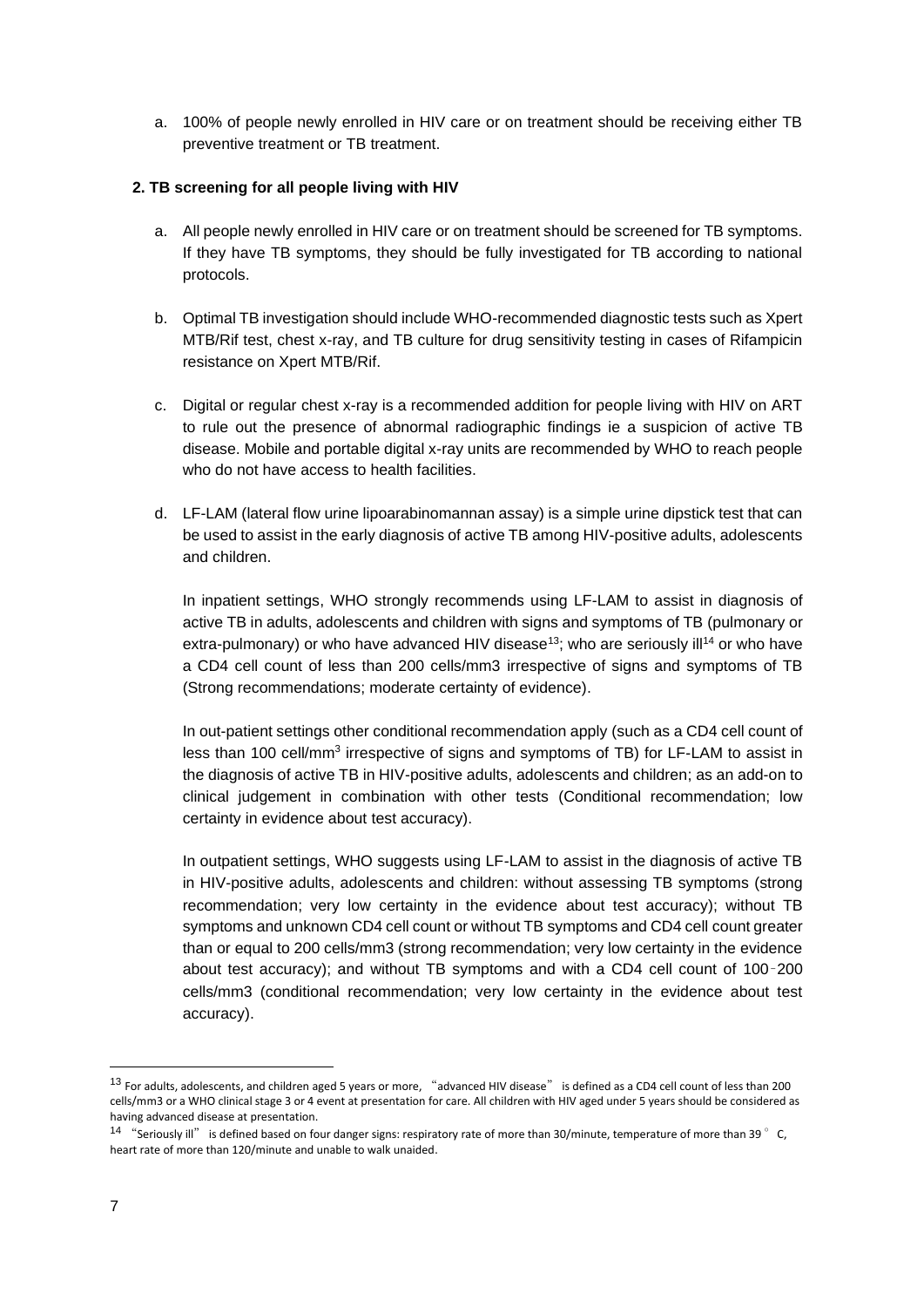**NOTES** The recommendations apply to the use of AlereLAM only, because other in-house LAM-based assays have not been adequately validated or used outside limited research settings. Any new or generic LAM-based assay should be subject to adequate validation in the settings of intended use. All patients with signs and symptoms of pulmonary TB who can produce sputum should have as their initial diagnostic test at least one sputum specimen submitted for Xpert® MTB/RIF (Ultra) assay. This also includes children and adolescents living with HIV who can provide a sputum sample.

#### **3. TB preventive treatment (TPT)**

- a. TPT reduces TB incidence and mortality (by up to 39%) among people living with HIV.
- b. All adults, adolescents and children newly enrolled in HIV care or on treatment who have no TB symptoms and have an unknown or positive test for latent TB infection (LTBI) should be started on TB preventive treatment, irrespective of status of immunosuppression. TPT should be given to people who have previously been treated for TB and to pregnant women. TPT should be delivered as part of routine HIV care by the HIV programme in collaboration with the TB programme.
- c. WHO treatment options for LTBI:
	- *i.* Isoniazid monotherapy for 6 months is recommended for treatment of LTBI in both adults and children in countries with high and low TB incidence. *(Strong recommendation, high-quality evidence. Existing recommendation)*
	- ii. Rifampicin plus isoniazid daily for 3 months should be offered as an alternative to 6 months of isoniazid monotherapy as preventive treatment for children and adolescents aged < 15 years in countries with a high TB incidence. *(Strong recommendation, low-quality evidence. New recommendation)*
	- *iii.* Rifapentine and isoniazid weekly for 3 months may be offered as an alternative to 6 months of isoniazid monotherapy as preventive treatment for both adults and children in countries with a high TB incidence. *(Conditional recommendation, moderatequality evidence. New recommendation)*
	- *iv.* The following options are recommended for treatment of LTBI in countries with a low TB incidence as alternatives to 6 months of isoniazid monotherapy: 9 months of isoniazid, or a 3-month regimen of weekly rifapentine plus isoniazid, or 3–4 months of isoniazid plus rifampicin, or 3–4 months of rifampicin alone. *(Strong recommendation, moderate–high-quality evidence. Existing recommendation)*
	- v. In settings with high TB incidence and transmission, adults and adolescents living with HIV who have an unknown or a positive TST and are unlikely to have active TB disease should receive at least 36 months of IPT, regardless of whether they are receiving ART. IPT should also be given irrespective of the degree of immunosuppression, history of previous TB treatment and pregnancy. (Conditional recommendation, low quality).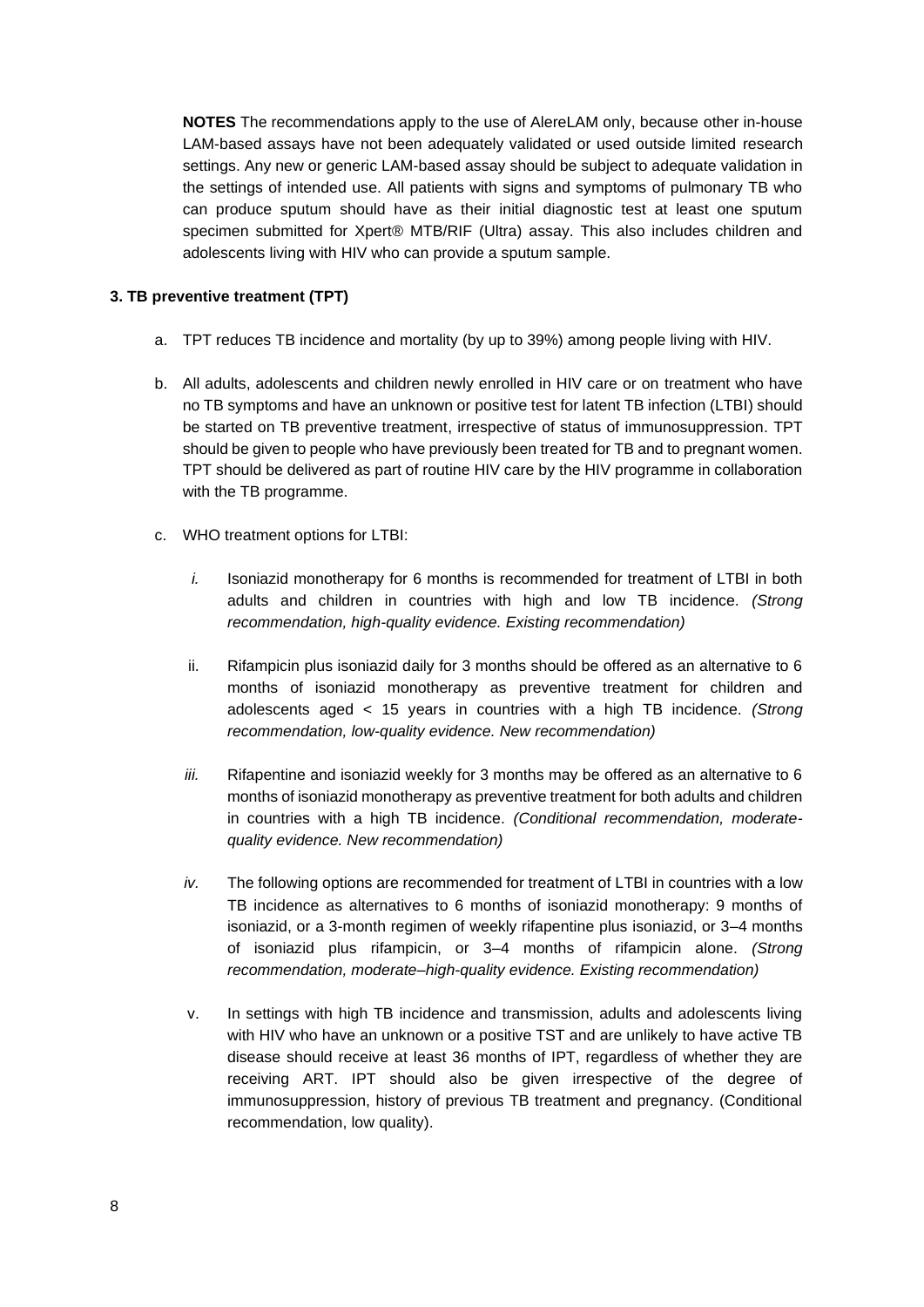- d. Both the three months weekly isoniazid and rifapentine (3HP) and one-month daily isoniazid and rifapentine (1HP) may maximize the likelihood that treatment is completed and may be preferable in terms of adherence, treatment completion and efficacy but cost and availability may be a barrier. Further information on drug interactions is needed before rifapentine can be recommended in children and pregnant women. Three months of rifampicin and pyrazinamide (3HR) is available in child-friendly formulations. Special care should be taken when using rifampicin with DTG-containing ART due to drug interactions. In adults taking DTG-based ART, the dose of DTG needs to be increased to 50mg twice daily when given together with rifampicin.
- e. TPT should also be given to pregnant women living with HIV and people who have previously been treated for TB, including all children living with HIV. Infants (aged <12 months) living with HIV who are a household contact with a case of TB should be given TPT (6-9 months isoniazid) provided there are no TB symptoms.
- f. HIV programmes should not delay implementation of TB preventive treatment while waiting for the introduction of newer regimens.

### <span id="page-9-0"></span>**2018 UN HLM on TB proposed annual targets for Brazil**

Based on the global commitments made at the United Nations high-level meeting on the fight against tuberculosis in New York, September 2018, below are proposed country-level targets<sup>15</sup>:

|                                                                    | 2018  | 2019  | 2020  | 2021  | 2022  | <b>Total 2018-2022</b> |
|--------------------------------------------------------------------|-------|-------|-------|-------|-------|------------------------|
| TB diagnosis and treatment targets                                 | 90500 | 94500 | 90800 | 86500 | 81700 | 444000                 |
| TB preventive treatment (TPT)<br>targets in People Living with HIV | 9511  | 9637  | 7896  | 4924  | 0     | 31968                  |
| Childhood TB diagnosis and<br>treatment targets                    | 2800  | 3000  | 2900  | 2700  | 2600  | 14000                  |
| MDR-TB diagnosis and treatment<br>targets                          | 750   | 947   | 1700  | 2100  | 2100  | 7597                   |

<sup>15</sup> Produced by the Stop TB Partnership and accessible at:

[http://www.stoptb.org/assets/documents/global/advocacy/unhlm/UNHLM\\_Targets&Commitments.pdf](http://www.stoptb.org/assets/documents/global/advocacy/unhlm/UNHLM_Targets&Commitments.pdf) and [http://www.stoptb.org/assets/documents/global/advocacy/unhlm/TB\\_NotificationTargets\\_November\\_2019.pdf](http://www.stoptb.org/assets/documents/global/advocacy/unhlm/TB_NotificationTargets_November_2019.pdf)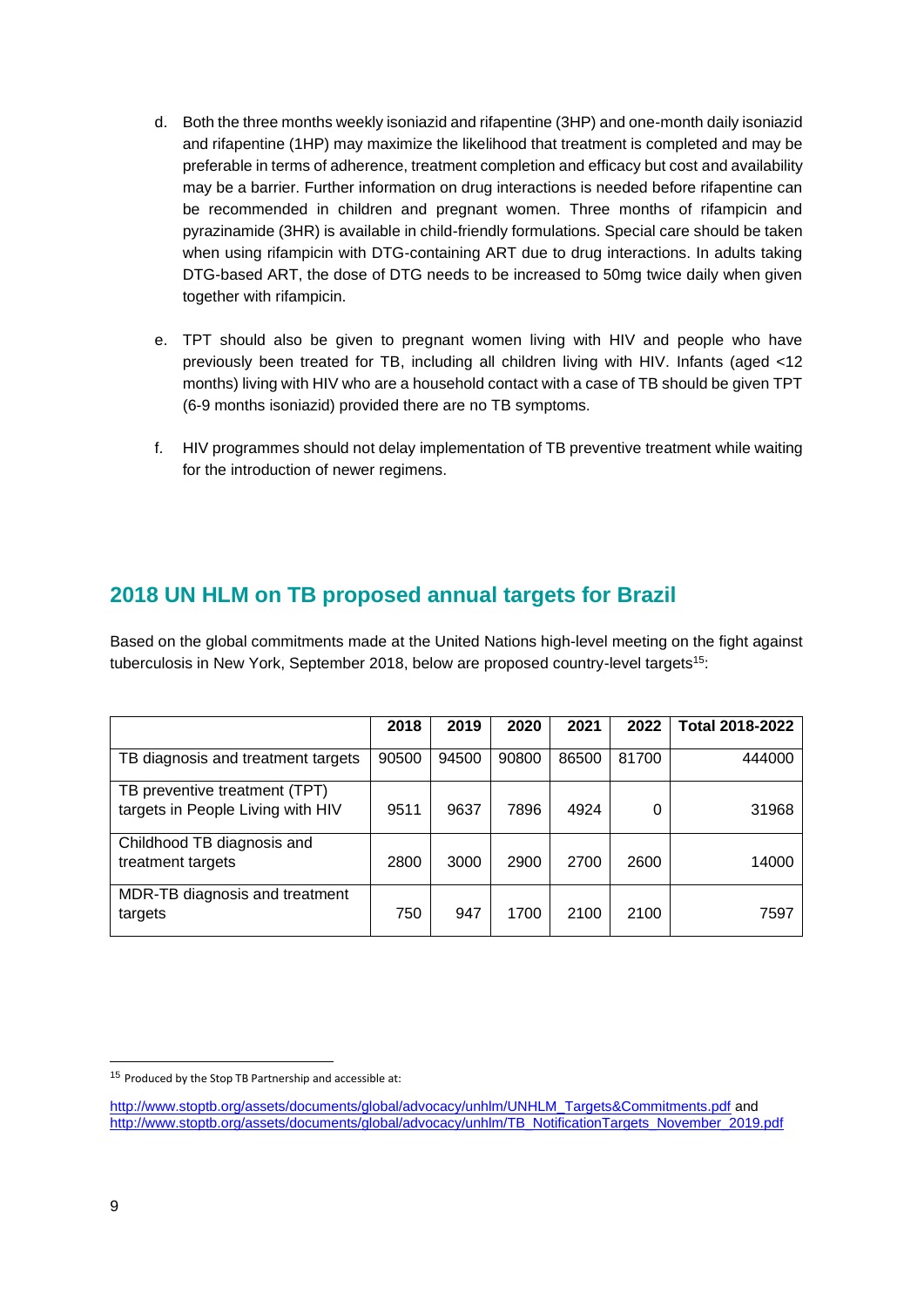#### <span id="page-10-0"></span>**Annex 1 - Data sources, policies and guidelines related to TB and HIV-associated TB**

#### **Data sources**

All data presented come from the following sources:

- 1. Global Tuberculosis Report 2020. World Health Organization <https://apps.who.int/iris/bitstream/handle/10665/336069/9789240013131-eng.pdf>
- 2. Global, regional and country TB data can be accessed from
	- a. WHO Global Tuberculosis Database [http://www.who.int/teams/global-tuberculosis](http://www.who.int/teams/global-tuberculosis-programme/data)[programme/data](http://www.who.int/teams/global-tuberculosis-programme/data) and
	- b. WHO Tuberculosis Country Profiles from TB profile (shinyapps.io) [https://worldhealthorg.shinyapps.io/tb\\_profiles/?\\_inputs\\_&lan=%22EN%22](https://worldhealthorg.shinyapps.io/tb_profiles/?_inputs_&lan=%22EN%22)
- 3. Global AIDS Monitoring 2019 data set from AIDSinfo | UNAIDS <https://aidsinfo.unaids.org/>
- 4. UNAIDS 2019 estimates from [AIDSinfo | UNAIDS](https://aidsinfo.unaids.org/)

The WHO Global TB department use UNAIDS estimates of global, regional and national data to calculate TB incidence and mortality among people living with HIV. UNAIDS and WHO collaborate to collect, validate, analyse and report on the nationally reported TB/HIV indicators presented above.

#### **WHO policy documents related to HIV-associated TB**

1. WHO policy on collaborative TB/HIV activities, 2012. Guidelines for national programmes and other stakeholders.

[https://www.who.int/tb/publications/2012/tb\\_hiv\\_policy\\_9789241503006/en/](https://www.who.int/tb/publications/2012/tb_hiv_policy_9789241503006/en/)

- 2. WHO Consolidated guidelines on the use of antiretroviral drugs for treating and preventing HIV infection, 2016 Recommendations for a public health approach - Second edition. <https://www.who.int/hiv/pub/arv/arv-2016/en/>
- 3. WHO Updated recommendations on HIV prevention, infant diagnosis, antiretroviral initiation and monitoring (WHO will update the Consolidated HIV Guideline in July 2021) <https://www.who.int/publications/i/item/9789240022232>
- 4. WHO Updated recommendations on first line and second-line antiretroviral regimens and postexposure prophylaxis and recommendations on early infant diagnosis of HIV, 2018 - Interim guidance

<https://apps.who.int/iris/bitstream/handle/10665/273632/WHO-CDS-HIV-18.18-eng.pdf>

- 5. WHO consolidated guidelines on HIV testing services 2019 <https://www.who.int/publications/i/item/978-92-4-155058-1>
- 6. WHO Guidelines for managing advanced HIV disease and rapid initiation of antiretroviral therapy, 2017

<https://www.who.int/hiv/pub/guidelines/advanced-HIV-disease/en/>

- 7. A guide to monitoring and evaluation for collaborative TB/HIV activities: 2015 revision. [https://www.who.int/tb/publications/m\\_and\\_e\\_document\\_page/en/](https://www.who.int/tb/publications/m_and_e_document_page/en/)
- 8. Cascade data use manual to identify gaps in HIV and health services for programme improvement, June 2018. WHO. For HIV-associated TB, see p. 37 <https://www.who.int/hiv/pub/toolkits/hiv-cascade-data-use-manual/en/>
- 9. Lateral flow urine lipoarabinomannan assay (LF-LAM) for the diagnosis of active tuberculosis in people living with HIV, 2019 Update <https://www.who.int/tb/publications/2019/LAMPolicyUpdate2019/en/>
- 10. Latent TB Infection: Updated and consolidated guidelines for programmatic management, 2018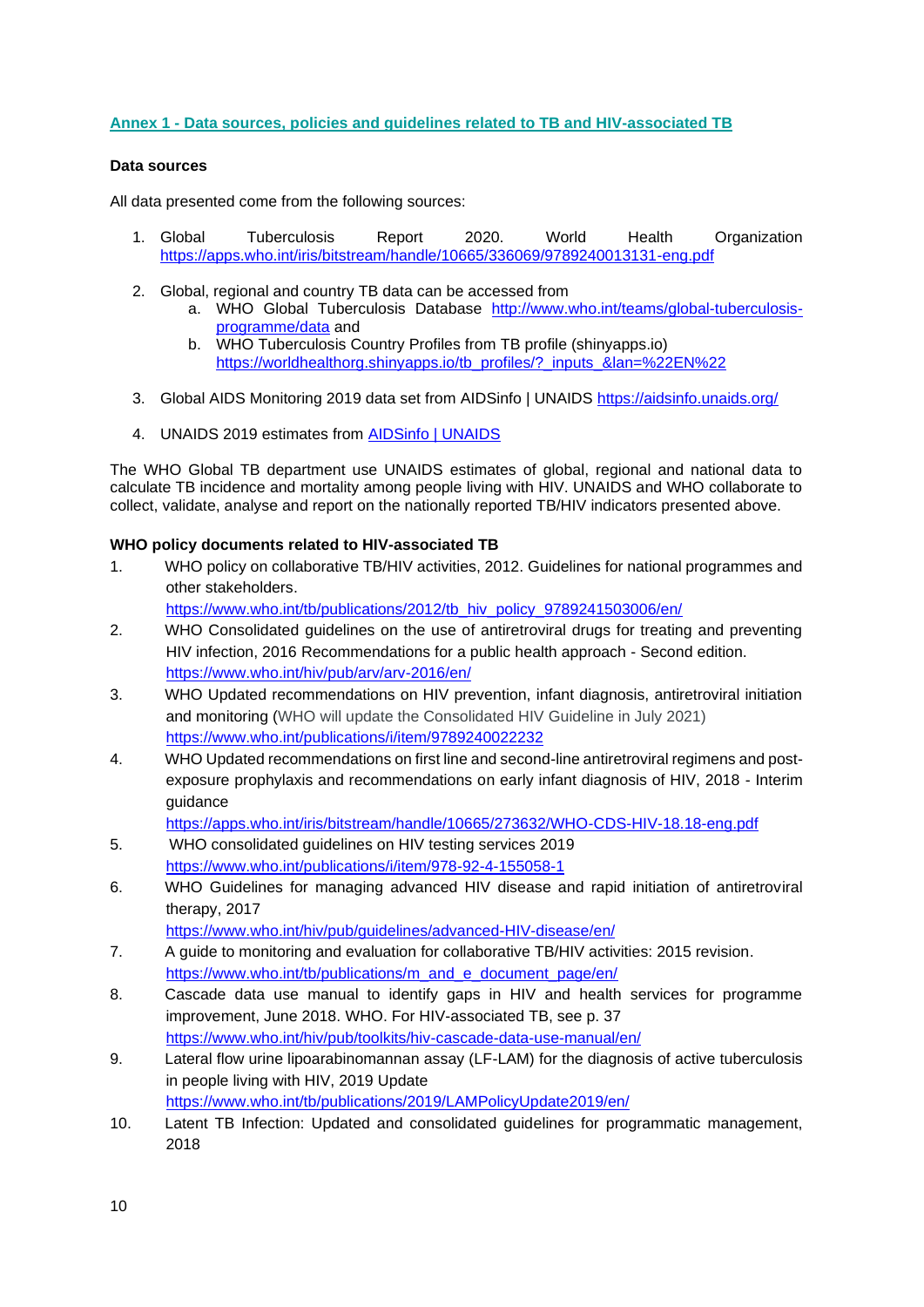<https://www.who.int/tb/publications/2018/latent-tuberculosis-infection/en/>

- 11. WHO guidelines on tuberculosis infection prevention and control 2019 update <https://apps.who.int/iris/bitstream/handle/10665/311259/9789241550512-eng.pdf?ua=1>
- 12. WHO Consolidated guidelines on tuberculosis: module 1: prevention: tuberculosis preventive treatment, 2020, WHO operational handbook on Tuberculosis: module 1, Prevention, tuberculosis Preventive treatment, 2020 [https://www.who.int/publications/i/item/who-consolidated-guidelines-on-tuberculosis-module-](https://www.who.int/publications/i/item/who-consolidated-guidelines-on-tuberculosis-module-1-prevention-tuberculosis-preventive-treatment)[1-prevention-tuberculosis-preventive-treatment](https://www.who.int/publications/i/item/who-consolidated-guidelines-on-tuberculosis-module-1-prevention-tuberculosis-preventive-treatment) <https://www.who.int/publications/i/item/9789240002906>
- 13. WHO consolidated guidelines on drug-resistant tuberculosis treatment, 2019 <https://www.who.int/publications/i/item/9789241550529>
- 14. Working together with businesses, 2012 Guidance on TB and TB/HIV prevention, diagnosis, treatment and care in the workplace [https://apps.who.int/iris/bitstream/handle/10665/44833/9789241503228\\_eng.pdf;sequence=](https://apps.who.int/iris/bitstream/handle/10665/44833/9789241503228_eng.pdf;sequence=1) [1](https://apps.who.int/iris/bitstream/handle/10665/44833/9789241503228_eng.pdf;sequence=1)
- 15. The joint WHO ILO UNAIDS policy guidelines for improving health workers' access to HIV and TB prevention, treatment, care and support services, 2010 [https://www.ilo.org/global/topics/hiv-aids/publications/WCMS\\_149714/lang--en/index.htm](https://www.ilo.org/global/topics/hiv-aids/publications/WCMS_149714/lang--en/index.htm)
- 16. Scaling up of collaborative TB/HIV activities in concentrated HIV epidemic settings, 2015 A case study from India
- [https://www.who.int/tb/publications/india\\_case\\_study\\_document\\_page/en/](https://www.who.int/tb/publications/india_case_study_document_page/en/) 17. Integrating collaborative TB and HIV services within a comprehensive package of care for people who inject drugs, 2016 Consolidated guidelines [https://www.who.int/tb/publications/integrating-collaborative-tb-and-](https://www.who.int/tb/publications/integrating-collaborative-tb-and-hiv_services_for_pwid/en/)

[hiv\\_services\\_for\\_pwid/en/](https://www.who.int/tb/publications/integrating-collaborative-tb-and-hiv_services_for_pwid/en/)

18. Guidance for national tuberculosis programmes on the management of tuberculosis in children, 2014 Second edition

[https://www.who.int/tb/publications/childtb\\_guidelines/en/](https://www.who.int/tb/publications/childtb_guidelines/en/)

#### **WHO policy documents related to TB detection and diagnosis**

- 1. Latent TB infection: Updated and consolidated guidelines for programmatic management; 2018 includes. guidelines on TB screening among people living with HIV <https://www.who.int/tb/publications/2018/latent-tuberculosis-infection/en/>
- 2. Chest radiography in tuberculosis detection Summary of current WHO recommendations and guidance on programmatic approaches <https://apps.who.int/iris/handle/10665/252424>
- 3. Lateral flow urine lipoarabinomannan assay (LF-LAM) for the diagnosis and screening of active tuberculosis in people living with HIV - Policy update, 2019 <https://www.who.int/tb/publications/2019/LAMPolicyUpdate2019/en/>
- 4. Xpert MTB/RIF implementation manual Technical and operational 'how-to': practical considerations, 2014
	- [https://www.who.int/tb/publications/xpert\\_implem\\_manual/en/](https://www.who.int/tb/publications/xpert_implem_manual/en/)
- 5. Recommendations for investigating contacts of persons with infectious tuberculosis in lowand middle-income countries [https://www.who.int/tb/publications/2012/contact\\_investigation2012/en/](https://www.who.int/tb/publications/2012/contact_investigation2012/en/)
- 6. The use of molecular line probe assays for the detection of resistance to isoniazid and rifampicin